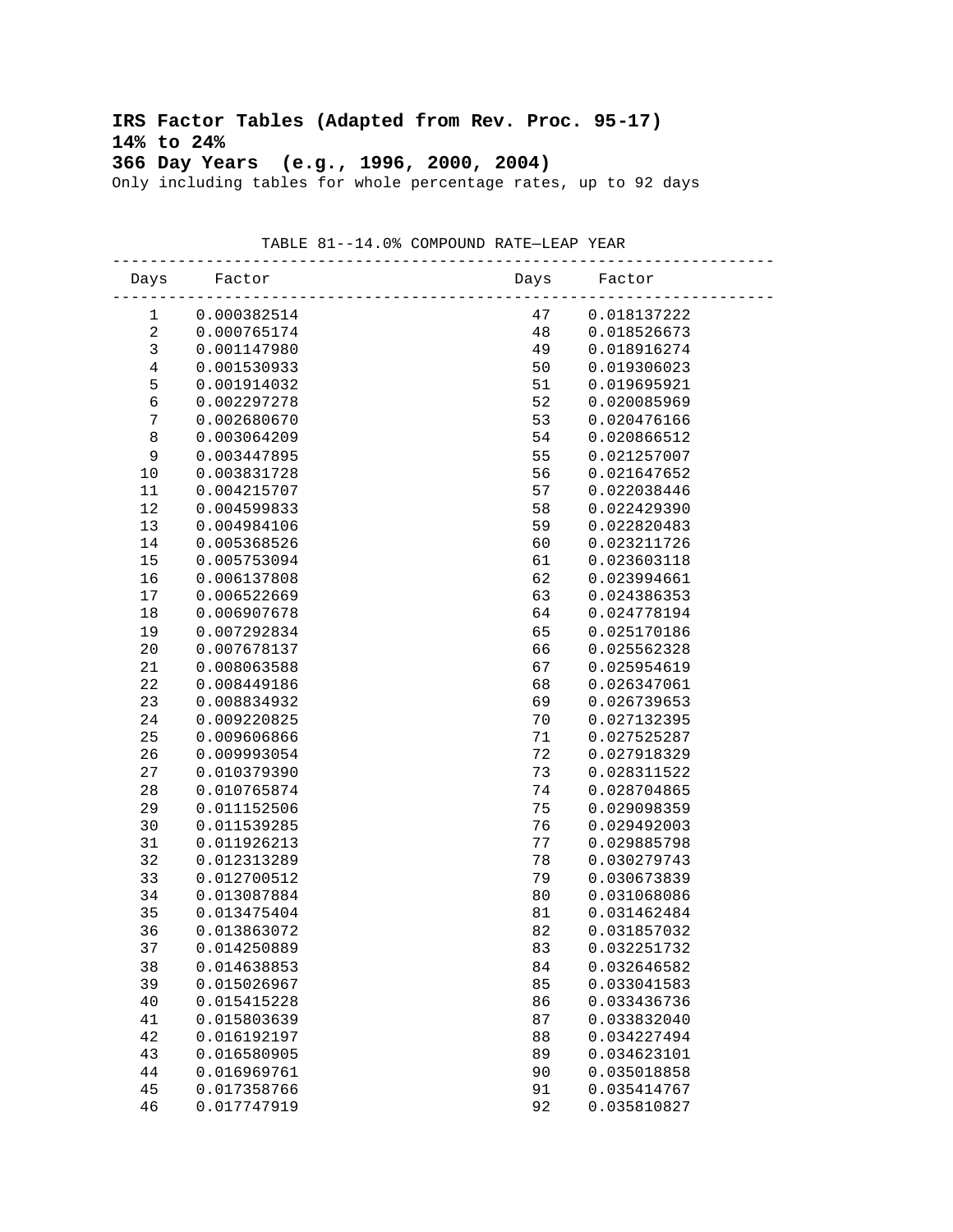| Days         | Factor                     | Days     | Factor                     |
|--------------|----------------------------|----------|----------------------------|
| 1            | 0.000409836                | 53       | 0.021954389                |
| $\sqrt{2}$   | 0.000819840                | 54       | 0.022373223                |
| $\mathbf{3}$ | 0.001230012                | 55       | 0.022792228                |
| $\,4$        | 0.001640352                | 56       | 0.023211405                |
| 5            | 0.002050861                | 57       | 0.023630754                |
| $\epsilon$   | 0.002461537                | 58       | 0.024050275                |
| $\sqrt{ }$   | 0.002872382                | 59       | 0.024469968                |
| $\,8\,$      | 0.003283395                | 60       | 0.024889833                |
| $\mathsf 9$  | 0.003694577                | 61       | 0.025309869                |
| 10           | 0.004105927                | 62       | 0.025730078                |
| 11           | 0.004517446                | 63       | 0.026150459                |
| 12           | 0.004929134                | 64       | 0.026571013                |
| 13           | 0.005340990                | 65       | 0.026991739                |
| 14           | 0.005753015                | 66       | 0.027412637                |
| 15           | 0.006165209                | 67       | 0.027833708                |
| 16           | 0.006577572                | 68       | 0.028254951                |
| 17           | 0.006990103                | 69       | 0.028676367                |
| 18           | 0.007402804                | 70       | 0.029097956                |
| 19           | 0.007815674                | 71       | 0.029519717                |
| 20           | 0.008228713                | 72       | 0.029941652                |
| 21           | 0.008641922                | 73       | 0.030363759                |
| 22           | 0.009055300                | 74       | 0.030786039                |
| 23           | 0.009468847                | 75       | 0.031208492                |
| 24           | 0.009882564                | 76       | 0.031631119                |
| 25           | 0.010296450                | 77       | 0.032053918                |
| 26           | 0.010710506                | 78       | 0.032476891                |
| 27           | 0.011124732                | 79       | 0.032900038                |
| 28<br>29     | 0.011539127<br>0.011953692 | 80<br>81 | 0.033323357<br>0.033746850 |
|              | 0.012368427                |          | 0.034170517                |
| 30<br>31     | 0.012783332                | 82<br>83 | 0.034594358                |
| 32           | 0.013198407                | 84       | 0.035018372                |
| 33           | 0.013613653                | 85       | 0.035442559                |
| 34           | 0.014029068                | 86       | 0.035866921                |
| 35           | 0.014444654                | 87       | 0.036291457                |
| 36           | 0.014860410                | 88       | 0.036716166                |
| 37           | 0.015276336                | 89       | 0.037141050                |
| 38           | 0.015692433                | 90       | 0.037566108                |
| 39           | 0.016108701                | 91       | 0.037991340                |
| 40           | 0.016525139                | 92       | 0.038416746                |
| 41           | 0.016941747                |          |                            |
| 42           | 0.017358527                |          |                            |
| 43           | 0.017775477                |          |                            |
| $4\,4$       | 0.018192598                |          |                            |
| 45           | 0.018609890                |          |                            |
| 46           | 0.019027353                |          |                            |
| 47           | 0.019444987                |          |                            |
| 48           | 0.019862792                |          |                            |
| 49           | 0.020280769                |          |                            |
| 50           | 0.020698917                |          |                            |
| 51           | 0.021117236                |          |                            |
| 52           | 0.021535727                |          |                            |

### TABLE 83--15.0% COMPOUND RATE—LEAP YEAR -----------------------------------------------------------------------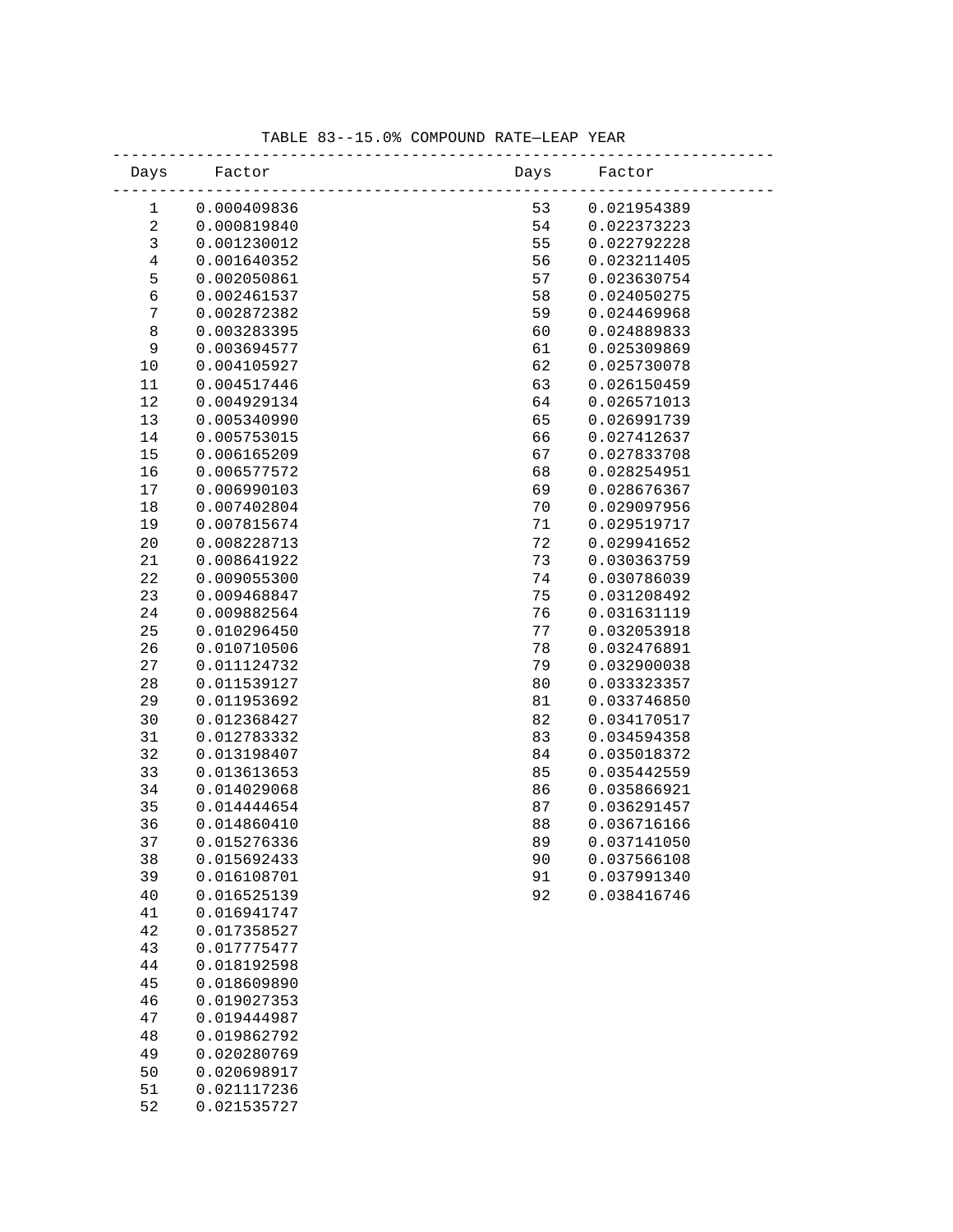| Days           | Factor      |                                | Days Factor |
|----------------|-------------|--------------------------------|-------------|
| $\mathbf{1}$   | 0.000437158 | ________________________<br>52 | 0.022987505 |
| $\sqrt{2}$     | 0.000874508 | 53                             | 0.023434713 |
| $\mathfrak{Z}$ |             |                                |             |
|                | 0.001312049 | 54                             | 0.023882116 |
| $\,4$          | 0.001749781 | 55                             | 0.024329715 |
| 5              | 0.002187704 | 56                             | 0.024777509 |
| $\epsilon$     | 0.002625819 | 57                             | 0.025225499 |
| $\sqrt{ }$     | 0.003064125 | 58                             | 0.025673685 |
| $\,8\,$        | 0.003502623 | 59                             | 0.026122067 |
| $\mathsf 9$    | 0.003941313 | 60                             | 0.026570645 |
| 10             | 0.004380195 | 61                             | 0.027019419 |
| 11             | 0.004819268 | 62                             | 0.027468390 |
| 12             | 0.005258533 | 63                             | 0.027917556 |
| 13             | 0.005697990 | 64                             | 0.028366919 |
| 14             | 0.006137640 | 65                             | 0.028816478 |
| 15             | 0.006577481 | 66                             | 0.029266234 |
| 16             | 0.007017515 | 67                             | 0.029716187 |
| 17             | 0.007457742 | 68                             | 0.030166336 |
| 18             | 0.007898160 | 69                             | 0.030616682 |
| 19             | 0.008338771 | 70                             | 0.031067224 |
| 20             | 0.008779575 | 71                             | 0.031517964 |
| 21             | 0.009220572 | 72                             | 0.031968901 |
| 22             | 0.009661761 | 73                             | 0.032420035 |
| 23             | 0.010103143 | 74                             | 0.032871366 |
| 24             | 0.010544718 | 75                             | 0.033322895 |
| 25             | 0.010986487 | 76                             | 0.033774620 |
| 26             | 0.011428448 | 77                             | 0.034226544 |
| 27             | 0.011870602 | 78                             | 0.034678665 |
| 28             | 0.012312950 | 79                             | 0.035130983 |
| 29             | 0.012755491 | 80                             | 0.035583500 |
| 30             | 0.013198226 | 81                             | 0.036036214 |
| 31             | 0.013641154 | 82                             | 0.036489126 |
| 32             | 0.014084276 | 83                             | 0.036942236 |
| 33             | 0.014527592 | 84                             | 0.037395544 |
| 34             | 0.014971101 | 85                             | 0.037849050 |
| 35             | 0.015414804 | 86                             | 0.038302754 |
| 36             | 0.015858701 | 87                             | 0.038756657 |
| 37             | 0.016302793 | 88                             | 0.039210759 |
| 38             | 0.016747078 | 89                             | 0.039665058 |
| 39             | 0.017191558 | 90                             | 0.040119557 |
| $40$           | 0.017636231 | 91                             | 0.040574254 |
| 41             | 0.018081100 | 92                             | 0.041029150 |
| 42             | 0.018526163 |                                |             |
| 43             | 0.018971420 |                                |             |
| 44             | 0.019416872 |                                |             |
| 45             | 0.019862519 |                                |             |
| 46             | 0.020308360 |                                |             |
| 47             | 0.020754397 |                                |             |
| 48             | 0.021200628 |                                |             |
| 49             | 0.021647054 |                                |             |
|                |             |                                |             |

 50 0.022093676 51 0.022540493

TABLE 85--16.0% COMPOUND RATE—LEAP YEAR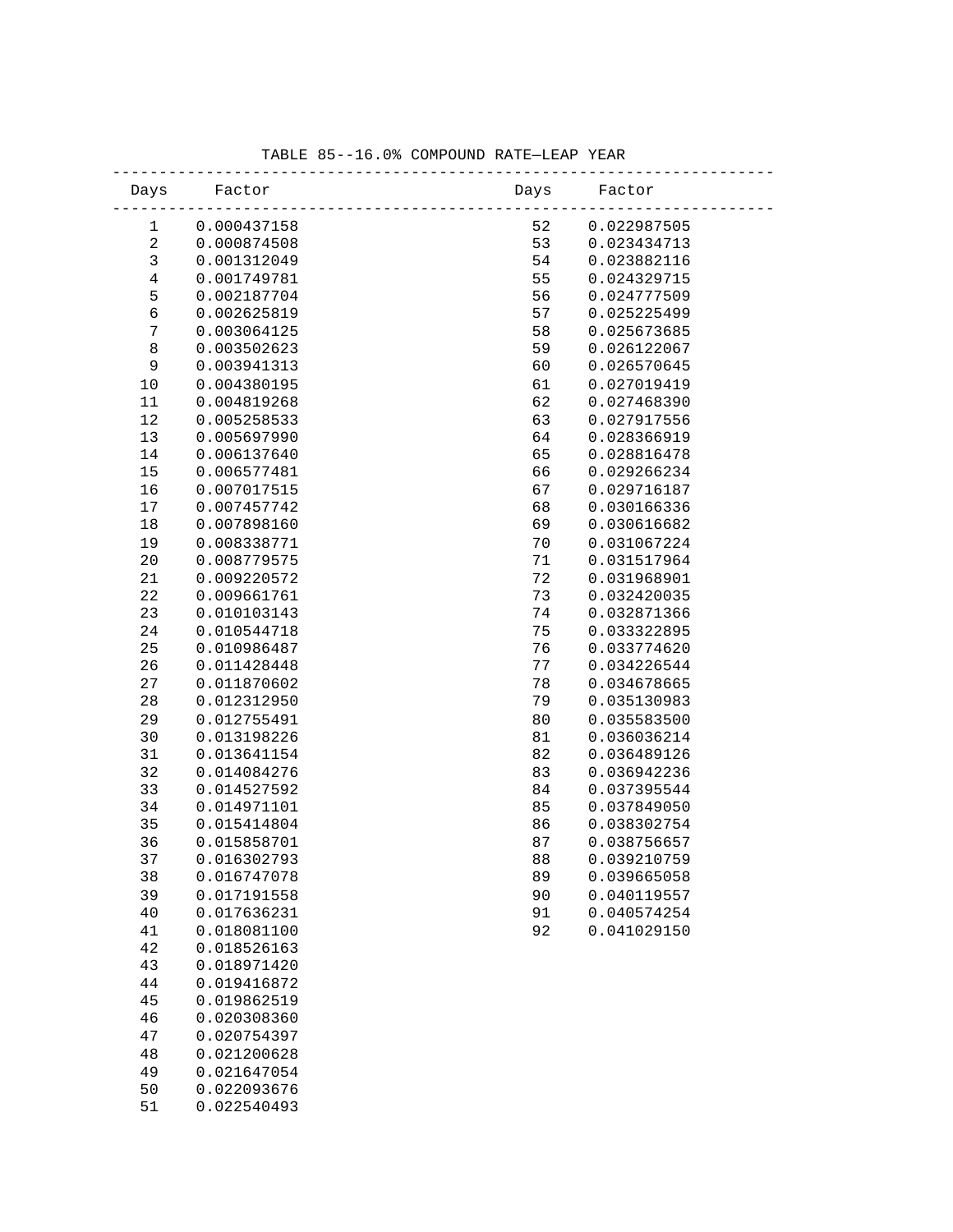| Days           | Factor      |    | Days Factor |
|----------------|-------------|----|-------------|
| $\mathbf{1}$   | 0.000464481 | 52 | 0.024441307 |
| $\sqrt{2}$     | 0.000929177 | 53 | 0.024917141 |
| $\mathfrak{Z}$ | 0.001394090 | 54 | 0.025393195 |
| $\,4$          | 0.001859218 | 55 | 0.025869471 |
| 5              | 0.002324563 | 56 | 0.026345967 |
| $\epsilon$     | 0.002790123 | 57 | 0.026822685 |
| $\sqrt{ }$     | 0.003255900 | 58 | 0.027299625 |
| $\,8\,$        | 0.003721893 | 59 | 0.027776786 |
| $\mathsf 9$    | 0.004188103 | 60 | 0.028254169 |
| 10             | 0.004654529 | 61 | 0.028731773 |
| 11             | 0.005121172 | 62 | 0.029209599 |
| 12             | 0.005588032 | 63 | 0.029687647 |
| 13             | 0.006055108 | 64 | 0.030165918 |
| 14             | 0.006522401 | 65 | 0.030644410 |
| 15             | 0.006989912 | 66 | 0.031123125 |
| 16             | 0.007457639 | 67 | 0.031602062 |
| 17             | 0.007925584 | 68 | 0.032081221 |
| 18             | 0.008393746 | 69 | 0.032560603 |
| 19             | 0.008862126 | 70 | 0.033040208 |
| 20             | 0.009330723 | 71 | 0.033520035 |
| 21             | 0.009799538 | 72 | 0.034000085 |
| 22             | 0.010268570 | 73 | 0.034480359 |
| 23             | 0.010737821 | 74 | 0.034960855 |
| 24             | 0.011207289 | 75 | 0.035441574 |
| 25             | 0.011676976 | 76 | 0.035922517 |
| 26             | 0.012146880 | 77 | 0.036403683 |
| 27             | 0.012617003 | 78 | 0.036885073 |
| 28             | 0.013087344 | 79 | 0.037366686 |
| 29             | 0.013557904 | 80 | 0.037848523 |
| 30             | 0.014028682 | 81 | 0.038330584 |
| 31             | 0.014499679 | 82 | 0.038812869 |
| 32             | 0.014970895 | 83 | 0.039295378 |
| 33             | 0.015442330 | 84 | 0.039778110 |
| 34             | 0.015913983 | 85 | 0.040261068 |
| 35             | 0.016385856 | 86 | 0.040744249 |
| 36             | 0.016857947 | 87 | 0.041227655 |
| 37             | 0.017330259 | 88 | 0.041711285 |
| 38             | 0.017802789 | 89 | 0.042195140 |
| 39             | 0.018275539 | 90 | 0.042679220 |
| $40$           | 0.018748508 | 91 | 0.043163524 |
| 41             | 0.019221698 | 92 | 0.043648054 |
| 42             | 0.019695107 |    |             |
| 43             | 0.020168735 |    |             |
| 44             | 0.020642584 |    |             |
| 45             | 0.021116653 |    |             |
| 46             | 0.021590942 |    |             |
| 47             | 0.022065452 |    |             |
| 48             | 0.022540182 |    |             |
| 49             | 0.023015132 |    |             |
| 50             | 0.023490303 |    |             |

51 0.023965695

### TABLE 87--17.0% COMPOUND RATE—LEAP YEAR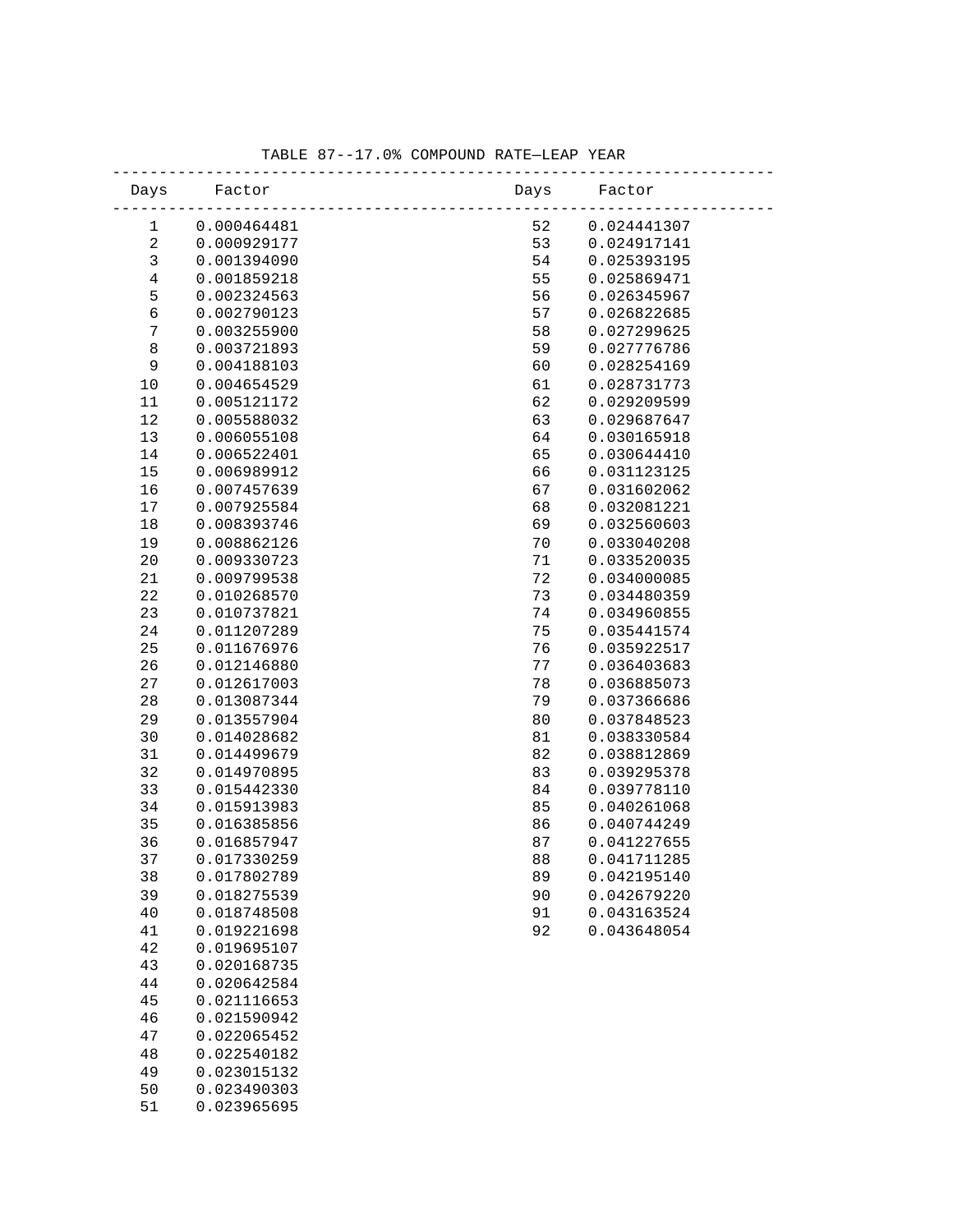| Days         | Factor                     | Days     | Factor                     |
|--------------|----------------------------|----------|----------------------------|
| $\mathbf 1$  | 0.000491803                | 53       | 0.026401675                |
| $\sqrt{2}$   | 0.000983848                | 54       | 0.026906463                |
| $\mathsf{3}$ | 0.001476136                | 55       | 0.027411499                |
| $\,4$        | 0.001968665                | 56       | 0.027916783                |
| 5            | 0.002461436                | 57       | 0.028422316                |
| $\epsilon$   | 0.002954450                | 58       | 0.028928097                |
| $\sqrt{ }$   | 0.003447706                | 59       | 0.029434128                |
| $\,8\,$      | 0.003941205                | 60       | 0.029940407                |
| 9            | 0.004434947                | 61       | 0.030446935                |
| 10           | 0.004928931                | 62       | 0.030953712                |
| 11           | 0.005423159                | 63       | 0.031460738                |
| 12           | 0.005917629                | 64       | 0.031968014                |
| 13           | 0.006412343                | 65       | 0.032475539                |
| 14           | 0.006907299                | 66       | 0.032983314                |
| 15           | 0.007402500                | 67       | 0.033491339                |
| 16           | 0.007897944                | 68       | 0.033999613                |
| 17           | 0.008393631                | 69       | 0.034508138                |
| $18\,$       | 0.008889562                | 70       | 0.035016912                |
| 19           | 0.009385738                | 71       | 0.035525937                |
| 20           | 0.009882157                | 72       | 0.036035212                |
| 21           | 0.010378820                | 73       | 0.036544737                |
| 22           | 0.010875728                | 74       | 0.037054514                |
| 23           | 0.011372880                | 75       | 0.037564540                |
| 24           | 0.011870276                | 76       | 0.038074818                |
| 25<br>26     | 0.012367917<br>0.012865803 | 77<br>78 | 0.038585347                |
| 27           | 0.013363934                | 79       | 0.039096126<br>0.039607157 |
| 28           | 0.013862310                | 80       | 0.040118439                |
| 29           | 0.014360931                | 81       | 0.040629973                |
| 30           | 0.014859797                | 82       | 0.041141758                |
| 31           | 0.015358908                | 83       | 0.041653795                |
| 32           | 0.015858265                | 84       | 0.042166084                |
| 33           | 0.016357867                | 85       | 0.042678625                |
| 34           | 0.016857715                | 86       | 0.043191417                |
| 35           | 0.017357809                | 87       | 0.043704462                |
| 36           | 0.017858149                | 88       | 0.044217760                |
| 37           | 0.018358735                | 89       | 0.044731309                |
| 38           | 0.018859567                | 90       | 0.045245112                |
| 39           | 0.019360646                | 91       | 0.045759167                |
| 40           | 0.019861971                | 92       | 0.046273474                |
| 41           | 0.020363542                |          |                            |
| 42           | 0.020865360                |          |                            |
| 43           | 0.021367425                |          |                            |
| 44           | 0.021869737                |          |                            |
| 45           | 0.022372296                |          |                            |
| 46           | 0.022875102                |          |                            |
| 47           | 0.023378155                |          |                            |
| 48           | 0.023881456                |          |                            |
| 49           | 0.024385004                |          |                            |
| 50           | 0.024888800                |          |                            |
| 51           | 0.025392844                |          |                            |
| 52           | 0.025897135                |          |                            |

### TABLE 89--18.0% COMPOUND RATE—LEAP YEAR -----------------------------------------------------------------------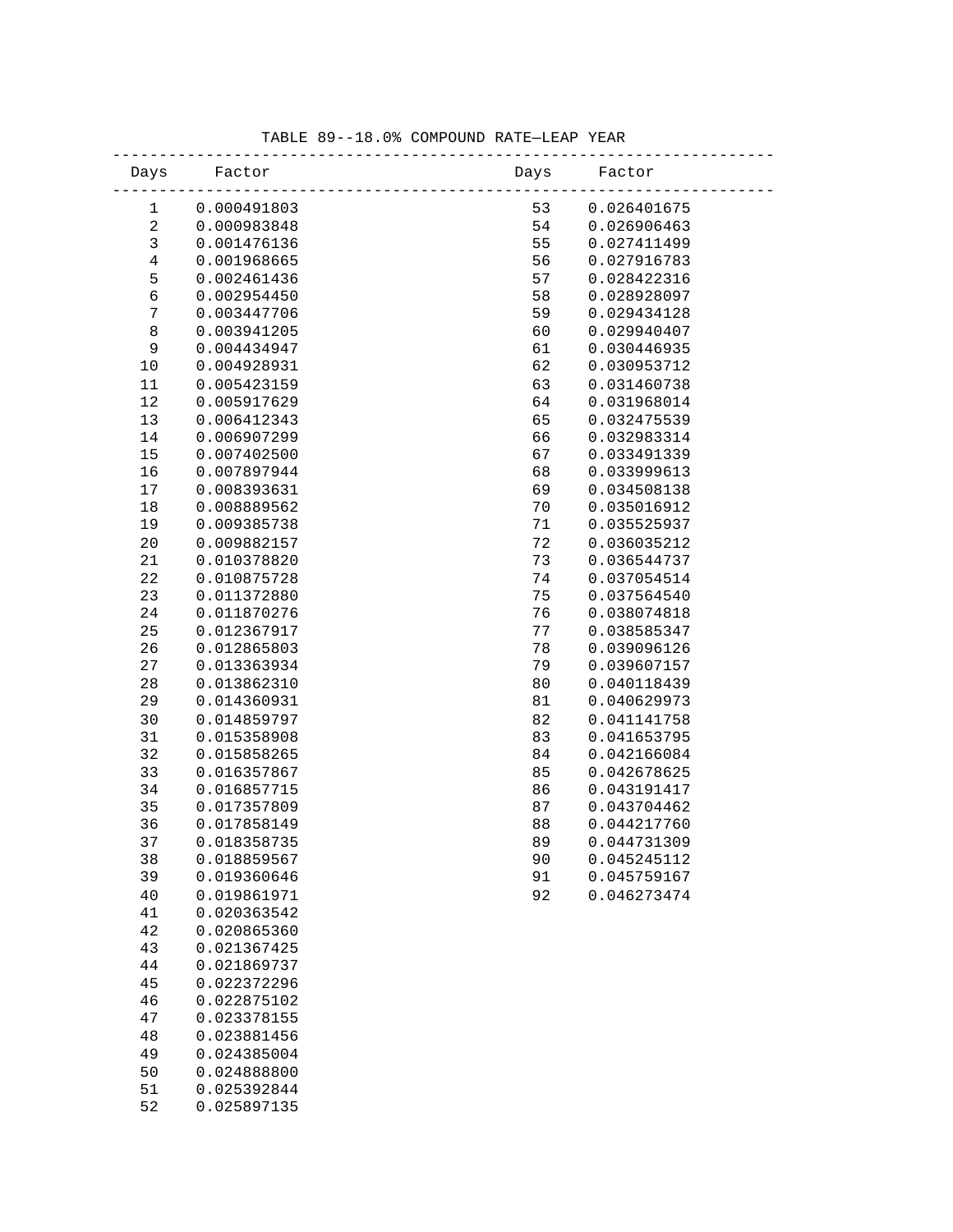| Days        | Factor                     | Days | Factor      |
|-------------|----------------------------|------|-------------|
| $\mathbf 1$ | 0.000519126                | 53   | 0.027888319 |
| $\sqrt{2}$  | 0.001038521                | 54   | 0.028421922 |
| $\mathsf 3$ | 0.001558186                | 55   | 0.028955803 |
| $\,4$       | 0.002078120                | 56   | 0.029489960 |
| 5           | 0.002598325                | 57   | 0.030024395 |
| $\epsilon$  | 0.003118799                | 58   | 0.030559107 |
| $\sqrt{ }$  | 0.003639544                | 59   | 0.031094096 |
| $\,8\,$     | 0.004160559                | 60   | 0.031629364 |
| $\mathsf 9$ | 0.004681845                | 61   | 0.032164909 |
| 10          | 0.005203401                | 62   | 0.032700733 |
| 11          | 0.005725228                | 63   | 0.033236834 |
| 12          | 0.006247325                | 64   | 0.033773214 |
| 13          | 0.006769694                | 65   | 0.034309872 |
| 14          | 0.007292334                | 66   | 0.034846809 |
| 15          | 0.007815246                | 67   | 0.035384024 |
| 16          | 0.008338428                | 68   | 0.035921519 |
| $17$        | 0.008861883                | 69   | 0.036459292 |
| $18\,$      | 0.009385609                | 70   | 0.036997345 |
| 19          | 0.009909607                | 71   | 0.037535677 |
| 20          | 0.010433877                | 72   | 0.038074288 |
| 21          | 0.010958419                | 73   | 0.038613179 |
| 22          | 0.011483234                | 74   | 0.039152350 |
| 23          | 0.012008320                | 75   | 0.039691801 |
| 24          | 0.012533680                | 76   | 0.040231531 |
| 25          | 0.013059312                | 77   | 0.040771542 |
| 26          | 0.013585217                | 78   | 0.041311834 |
| 27          | 0.014111395                | 79   | 0.041852405 |
| 28          | 0.014637847                | 80   | 0.042393258 |
| 29          | 0.015164571                | 81   | 0.042934391 |
| 30          | 0.015691569                | 82   | 0.043475805 |
| 31          | 0.016218841                | 83   | 0.044017500 |
| 32          | 0.016746386                | 84   | 0.044559476 |
| 33          | 0.017274205                | 85   | 0.045101734 |
| 34          | 0.017802298                | 86   | 0.045644273 |
| 35          | 0.018330666                | 87   | 0.046187094 |
| 36          | 0.018859307                | 88   | 0.046730196 |
| 37          | 0.019388223                | 89   | 0.047273581 |
| 38          | 0.019917414                | 90   | 0.047817248 |
| 39          | 0.020446879                | 91   | 0.048361196 |
| 40          | 0.020976620                | 92   | 0.048905428 |
| 41          | 0.021506635                |      |             |
| 42          | 0.022036925                |      |             |
| 43          | 0.022567491                |      |             |
| 44          | 0.023098332                |      |             |
| 45          | 0.023629448                |      |             |
| 46          | 0.024160841                |      |             |
| 47          | 0.024692509                |      |             |
| 48          | 0.025224453                |      |             |
| 49          | 0.025756673                |      |             |
| 50          | 0.026289170<br>0.026821943 |      |             |
| 51<br>52    |                            |      |             |
|             | 0.027354993                |      |             |

### TABLE 91--19.0% COMPOUND RATE—LEAP YEAR -----------------------------------------------------------------------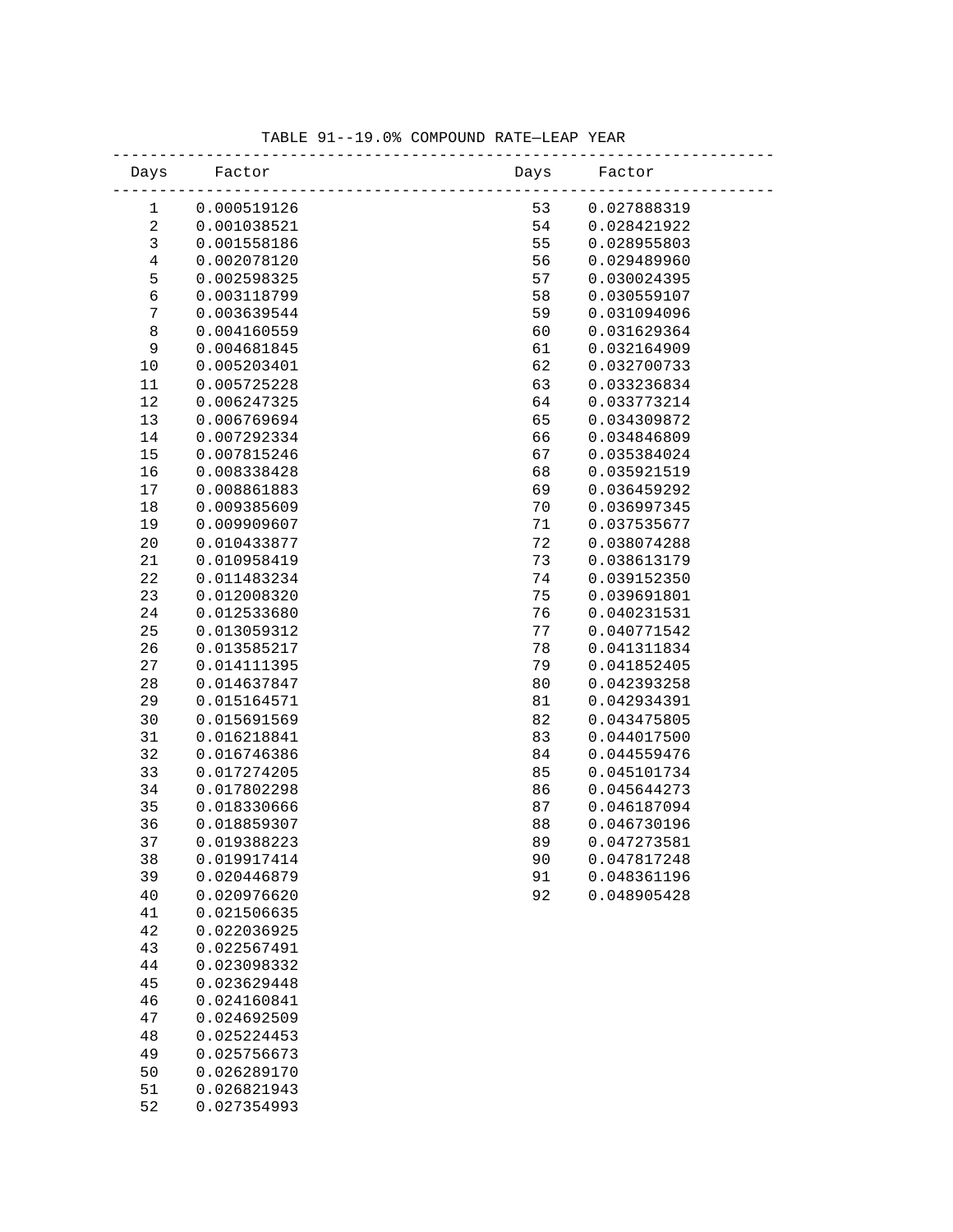| 0.000546448<br>53<br>0.029377076<br>1<br>$\sqrt{2}$<br>0.001093195<br>54<br>0.029939577<br>$\mathsf 3$<br>55<br>0.001640240<br>0.030502385<br>$\,4$<br>56<br>0.002187585<br>0.031065501<br>5<br>57<br>0.002735228<br>0.031628925<br>$\epsilon$<br>58<br>0.003283171<br>0.032192657<br>$\sqrt{ }$<br>59<br>0.003831413<br>0.032756697<br>$\,8\,$<br>60<br>0.004379955<br>0.033321045<br>$\mathsf 9$<br>0.004928796<br>61<br>0.033885701<br>62<br>10<br>0.005477938<br>0.034450666<br>63<br>11<br>0.006027379<br>0.035015939<br>64<br>12<br>0.006577121<br>0.035581522<br>13<br>0.007127163<br>65<br>0.036147413<br>0.007677506<br>14<br>66<br>0.036713614<br>$15$<br>67<br>0.008228149<br>0.037280124<br>16<br>68<br>0.008779094<br>0.037846944<br>17<br>69<br>0.009330339<br>0.038414073<br>18<br>0.009881886<br>70<br>0.038981513<br>19<br>0.010433734<br>71<br>0.039549262<br>20<br>0.010985883<br>72<br>0.040117322<br>73<br>21<br>0.011538335<br>0.040685692<br>22<br>74<br>0.012091088<br>0.041254373<br>75<br>23<br>0.012644143<br>0.041823364<br>24<br>0.013197500<br>76<br>0.042392667<br>77<br>25<br>0.013751160<br>0.042962280<br>78<br>26<br>0.014305123<br>0.043532205<br>79<br>27<br>0.014859388<br>0.044102441<br>28<br>80<br>0.044672989<br>0.015413956<br>29<br>0.015968827<br>81<br>0.045243848<br>0.016524001<br>82<br>30<br>0.045815020<br>0.017079479<br>83<br>0.046386504<br>31<br>0.017635260<br>32<br>84<br>0.046958299<br>85<br>33<br>0.018191345<br>0.047530408<br>34<br>0.018747733<br>86<br>0.048102829<br>87<br>35<br>0.019304426<br>0.048675563<br>36<br>0.019861423<br>88<br>0.049248609<br>37<br>0.020418724<br>89<br>0.049821969<br>38<br>0.020976330<br>90<br>0.050395642<br>0.021534241<br>0.050969629<br>39<br>91<br>40<br>0.022092456<br>92<br>0.051543929<br>0.022650977<br>41<br>42<br>0.023209802<br>43<br>0.023768933<br>$4\,4$<br>0.024328370<br>45<br>0.024888112<br>46<br>0.025448160<br>0.026008514<br>47<br>48<br>0.026569175<br>0.027130142<br>49<br>0.027691415<br>50<br>51<br>0.028252995 | Days | Factor | Days | Factor |  |
|-------------------------------------------------------------------------------------------------------------------------------------------------------------------------------------------------------------------------------------------------------------------------------------------------------------------------------------------------------------------------------------------------------------------------------------------------------------------------------------------------------------------------------------------------------------------------------------------------------------------------------------------------------------------------------------------------------------------------------------------------------------------------------------------------------------------------------------------------------------------------------------------------------------------------------------------------------------------------------------------------------------------------------------------------------------------------------------------------------------------------------------------------------------------------------------------------------------------------------------------------------------------------------------------------------------------------------------------------------------------------------------------------------------------------------------------------------------------------------------------------------------------------------------------------------------------------------------------------------------------------------------------------------------------------------------------------------------------------------------------------------------------------------------------------------------------------------------------------------------------------------------------------------------------------------------------------------------------------------------------------------------------------------------------|------|--------|------|--------|--|
|                                                                                                                                                                                                                                                                                                                                                                                                                                                                                                                                                                                                                                                                                                                                                                                                                                                                                                                                                                                                                                                                                                                                                                                                                                                                                                                                                                                                                                                                                                                                                                                                                                                                                                                                                                                                                                                                                                                                                                                                                                           |      |        |      |        |  |
|                                                                                                                                                                                                                                                                                                                                                                                                                                                                                                                                                                                                                                                                                                                                                                                                                                                                                                                                                                                                                                                                                                                                                                                                                                                                                                                                                                                                                                                                                                                                                                                                                                                                                                                                                                                                                                                                                                                                                                                                                                           |      |        |      |        |  |
|                                                                                                                                                                                                                                                                                                                                                                                                                                                                                                                                                                                                                                                                                                                                                                                                                                                                                                                                                                                                                                                                                                                                                                                                                                                                                                                                                                                                                                                                                                                                                                                                                                                                                                                                                                                                                                                                                                                                                                                                                                           |      |        |      |        |  |
|                                                                                                                                                                                                                                                                                                                                                                                                                                                                                                                                                                                                                                                                                                                                                                                                                                                                                                                                                                                                                                                                                                                                                                                                                                                                                                                                                                                                                                                                                                                                                                                                                                                                                                                                                                                                                                                                                                                                                                                                                                           |      |        |      |        |  |
|                                                                                                                                                                                                                                                                                                                                                                                                                                                                                                                                                                                                                                                                                                                                                                                                                                                                                                                                                                                                                                                                                                                                                                                                                                                                                                                                                                                                                                                                                                                                                                                                                                                                                                                                                                                                                                                                                                                                                                                                                                           |      |        |      |        |  |
|                                                                                                                                                                                                                                                                                                                                                                                                                                                                                                                                                                                                                                                                                                                                                                                                                                                                                                                                                                                                                                                                                                                                                                                                                                                                                                                                                                                                                                                                                                                                                                                                                                                                                                                                                                                                                                                                                                                                                                                                                                           |      |        |      |        |  |
|                                                                                                                                                                                                                                                                                                                                                                                                                                                                                                                                                                                                                                                                                                                                                                                                                                                                                                                                                                                                                                                                                                                                                                                                                                                                                                                                                                                                                                                                                                                                                                                                                                                                                                                                                                                                                                                                                                                                                                                                                                           |      |        |      |        |  |
|                                                                                                                                                                                                                                                                                                                                                                                                                                                                                                                                                                                                                                                                                                                                                                                                                                                                                                                                                                                                                                                                                                                                                                                                                                                                                                                                                                                                                                                                                                                                                                                                                                                                                                                                                                                                                                                                                                                                                                                                                                           |      |        |      |        |  |
|                                                                                                                                                                                                                                                                                                                                                                                                                                                                                                                                                                                                                                                                                                                                                                                                                                                                                                                                                                                                                                                                                                                                                                                                                                                                                                                                                                                                                                                                                                                                                                                                                                                                                                                                                                                                                                                                                                                                                                                                                                           |      |        |      |        |  |
|                                                                                                                                                                                                                                                                                                                                                                                                                                                                                                                                                                                                                                                                                                                                                                                                                                                                                                                                                                                                                                                                                                                                                                                                                                                                                                                                                                                                                                                                                                                                                                                                                                                                                                                                                                                                                                                                                                                                                                                                                                           |      |        |      |        |  |
|                                                                                                                                                                                                                                                                                                                                                                                                                                                                                                                                                                                                                                                                                                                                                                                                                                                                                                                                                                                                                                                                                                                                                                                                                                                                                                                                                                                                                                                                                                                                                                                                                                                                                                                                                                                                                                                                                                                                                                                                                                           |      |        |      |        |  |
|                                                                                                                                                                                                                                                                                                                                                                                                                                                                                                                                                                                                                                                                                                                                                                                                                                                                                                                                                                                                                                                                                                                                                                                                                                                                                                                                                                                                                                                                                                                                                                                                                                                                                                                                                                                                                                                                                                                                                                                                                                           |      |        |      |        |  |
|                                                                                                                                                                                                                                                                                                                                                                                                                                                                                                                                                                                                                                                                                                                                                                                                                                                                                                                                                                                                                                                                                                                                                                                                                                                                                                                                                                                                                                                                                                                                                                                                                                                                                                                                                                                                                                                                                                                                                                                                                                           |      |        |      |        |  |
|                                                                                                                                                                                                                                                                                                                                                                                                                                                                                                                                                                                                                                                                                                                                                                                                                                                                                                                                                                                                                                                                                                                                                                                                                                                                                                                                                                                                                                                                                                                                                                                                                                                                                                                                                                                                                                                                                                                                                                                                                                           |      |        |      |        |  |
|                                                                                                                                                                                                                                                                                                                                                                                                                                                                                                                                                                                                                                                                                                                                                                                                                                                                                                                                                                                                                                                                                                                                                                                                                                                                                                                                                                                                                                                                                                                                                                                                                                                                                                                                                                                                                                                                                                                                                                                                                                           |      |        |      |        |  |
|                                                                                                                                                                                                                                                                                                                                                                                                                                                                                                                                                                                                                                                                                                                                                                                                                                                                                                                                                                                                                                                                                                                                                                                                                                                                                                                                                                                                                                                                                                                                                                                                                                                                                                                                                                                                                                                                                                                                                                                                                                           |      |        |      |        |  |
|                                                                                                                                                                                                                                                                                                                                                                                                                                                                                                                                                                                                                                                                                                                                                                                                                                                                                                                                                                                                                                                                                                                                                                                                                                                                                                                                                                                                                                                                                                                                                                                                                                                                                                                                                                                                                                                                                                                                                                                                                                           |      |        |      |        |  |
|                                                                                                                                                                                                                                                                                                                                                                                                                                                                                                                                                                                                                                                                                                                                                                                                                                                                                                                                                                                                                                                                                                                                                                                                                                                                                                                                                                                                                                                                                                                                                                                                                                                                                                                                                                                                                                                                                                                                                                                                                                           |      |        |      |        |  |
|                                                                                                                                                                                                                                                                                                                                                                                                                                                                                                                                                                                                                                                                                                                                                                                                                                                                                                                                                                                                                                                                                                                                                                                                                                                                                                                                                                                                                                                                                                                                                                                                                                                                                                                                                                                                                                                                                                                                                                                                                                           |      |        |      |        |  |
|                                                                                                                                                                                                                                                                                                                                                                                                                                                                                                                                                                                                                                                                                                                                                                                                                                                                                                                                                                                                                                                                                                                                                                                                                                                                                                                                                                                                                                                                                                                                                                                                                                                                                                                                                                                                                                                                                                                                                                                                                                           |      |        |      |        |  |
|                                                                                                                                                                                                                                                                                                                                                                                                                                                                                                                                                                                                                                                                                                                                                                                                                                                                                                                                                                                                                                                                                                                                                                                                                                                                                                                                                                                                                                                                                                                                                                                                                                                                                                                                                                                                                                                                                                                                                                                                                                           |      |        |      |        |  |
|                                                                                                                                                                                                                                                                                                                                                                                                                                                                                                                                                                                                                                                                                                                                                                                                                                                                                                                                                                                                                                                                                                                                                                                                                                                                                                                                                                                                                                                                                                                                                                                                                                                                                                                                                                                                                                                                                                                                                                                                                                           |      |        |      |        |  |
|                                                                                                                                                                                                                                                                                                                                                                                                                                                                                                                                                                                                                                                                                                                                                                                                                                                                                                                                                                                                                                                                                                                                                                                                                                                                                                                                                                                                                                                                                                                                                                                                                                                                                                                                                                                                                                                                                                                                                                                                                                           |      |        |      |        |  |
|                                                                                                                                                                                                                                                                                                                                                                                                                                                                                                                                                                                                                                                                                                                                                                                                                                                                                                                                                                                                                                                                                                                                                                                                                                                                                                                                                                                                                                                                                                                                                                                                                                                                                                                                                                                                                                                                                                                                                                                                                                           |      |        |      |        |  |
|                                                                                                                                                                                                                                                                                                                                                                                                                                                                                                                                                                                                                                                                                                                                                                                                                                                                                                                                                                                                                                                                                                                                                                                                                                                                                                                                                                                                                                                                                                                                                                                                                                                                                                                                                                                                                                                                                                                                                                                                                                           |      |        |      |        |  |
|                                                                                                                                                                                                                                                                                                                                                                                                                                                                                                                                                                                                                                                                                                                                                                                                                                                                                                                                                                                                                                                                                                                                                                                                                                                                                                                                                                                                                                                                                                                                                                                                                                                                                                                                                                                                                                                                                                                                                                                                                                           |      |        |      |        |  |
|                                                                                                                                                                                                                                                                                                                                                                                                                                                                                                                                                                                                                                                                                                                                                                                                                                                                                                                                                                                                                                                                                                                                                                                                                                                                                                                                                                                                                                                                                                                                                                                                                                                                                                                                                                                                                                                                                                                                                                                                                                           |      |        |      |        |  |
|                                                                                                                                                                                                                                                                                                                                                                                                                                                                                                                                                                                                                                                                                                                                                                                                                                                                                                                                                                                                                                                                                                                                                                                                                                                                                                                                                                                                                                                                                                                                                                                                                                                                                                                                                                                                                                                                                                                                                                                                                                           |      |        |      |        |  |
|                                                                                                                                                                                                                                                                                                                                                                                                                                                                                                                                                                                                                                                                                                                                                                                                                                                                                                                                                                                                                                                                                                                                                                                                                                                                                                                                                                                                                                                                                                                                                                                                                                                                                                                                                                                                                                                                                                                                                                                                                                           |      |        |      |        |  |
|                                                                                                                                                                                                                                                                                                                                                                                                                                                                                                                                                                                                                                                                                                                                                                                                                                                                                                                                                                                                                                                                                                                                                                                                                                                                                                                                                                                                                                                                                                                                                                                                                                                                                                                                                                                                                                                                                                                                                                                                                                           |      |        |      |        |  |
|                                                                                                                                                                                                                                                                                                                                                                                                                                                                                                                                                                                                                                                                                                                                                                                                                                                                                                                                                                                                                                                                                                                                                                                                                                                                                                                                                                                                                                                                                                                                                                                                                                                                                                                                                                                                                                                                                                                                                                                                                                           |      |        |      |        |  |
|                                                                                                                                                                                                                                                                                                                                                                                                                                                                                                                                                                                                                                                                                                                                                                                                                                                                                                                                                                                                                                                                                                                                                                                                                                                                                                                                                                                                                                                                                                                                                                                                                                                                                                                                                                                                                                                                                                                                                                                                                                           |      |        |      |        |  |
|                                                                                                                                                                                                                                                                                                                                                                                                                                                                                                                                                                                                                                                                                                                                                                                                                                                                                                                                                                                                                                                                                                                                                                                                                                                                                                                                                                                                                                                                                                                                                                                                                                                                                                                                                                                                                                                                                                                                                                                                                                           |      |        |      |        |  |
|                                                                                                                                                                                                                                                                                                                                                                                                                                                                                                                                                                                                                                                                                                                                                                                                                                                                                                                                                                                                                                                                                                                                                                                                                                                                                                                                                                                                                                                                                                                                                                                                                                                                                                                                                                                                                                                                                                                                                                                                                                           |      |        |      |        |  |
|                                                                                                                                                                                                                                                                                                                                                                                                                                                                                                                                                                                                                                                                                                                                                                                                                                                                                                                                                                                                                                                                                                                                                                                                                                                                                                                                                                                                                                                                                                                                                                                                                                                                                                                                                                                                                                                                                                                                                                                                                                           |      |        |      |        |  |
|                                                                                                                                                                                                                                                                                                                                                                                                                                                                                                                                                                                                                                                                                                                                                                                                                                                                                                                                                                                                                                                                                                                                                                                                                                                                                                                                                                                                                                                                                                                                                                                                                                                                                                                                                                                                                                                                                                                                                                                                                                           |      |        |      |        |  |
|                                                                                                                                                                                                                                                                                                                                                                                                                                                                                                                                                                                                                                                                                                                                                                                                                                                                                                                                                                                                                                                                                                                                                                                                                                                                                                                                                                                                                                                                                                                                                                                                                                                                                                                                                                                                                                                                                                                                                                                                                                           |      |        |      |        |  |
|                                                                                                                                                                                                                                                                                                                                                                                                                                                                                                                                                                                                                                                                                                                                                                                                                                                                                                                                                                                                                                                                                                                                                                                                                                                                                                                                                                                                                                                                                                                                                                                                                                                                                                                                                                                                                                                                                                                                                                                                                                           |      |        |      |        |  |
|                                                                                                                                                                                                                                                                                                                                                                                                                                                                                                                                                                                                                                                                                                                                                                                                                                                                                                                                                                                                                                                                                                                                                                                                                                                                                                                                                                                                                                                                                                                                                                                                                                                                                                                                                                                                                                                                                                                                                                                                                                           |      |        |      |        |  |
|                                                                                                                                                                                                                                                                                                                                                                                                                                                                                                                                                                                                                                                                                                                                                                                                                                                                                                                                                                                                                                                                                                                                                                                                                                                                                                                                                                                                                                                                                                                                                                                                                                                                                                                                                                                                                                                                                                                                                                                                                                           |      |        |      |        |  |
|                                                                                                                                                                                                                                                                                                                                                                                                                                                                                                                                                                                                                                                                                                                                                                                                                                                                                                                                                                                                                                                                                                                                                                                                                                                                                                                                                                                                                                                                                                                                                                                                                                                                                                                                                                                                                                                                                                                                                                                                                                           |      |        |      |        |  |
|                                                                                                                                                                                                                                                                                                                                                                                                                                                                                                                                                                                                                                                                                                                                                                                                                                                                                                                                                                                                                                                                                                                                                                                                                                                                                                                                                                                                                                                                                                                                                                                                                                                                                                                                                                                                                                                                                                                                                                                                                                           |      |        |      |        |  |
|                                                                                                                                                                                                                                                                                                                                                                                                                                                                                                                                                                                                                                                                                                                                                                                                                                                                                                                                                                                                                                                                                                                                                                                                                                                                                                                                                                                                                                                                                                                                                                                                                                                                                                                                                                                                                                                                                                                                                                                                                                           |      |        |      |        |  |
|                                                                                                                                                                                                                                                                                                                                                                                                                                                                                                                                                                                                                                                                                                                                                                                                                                                                                                                                                                                                                                                                                                                                                                                                                                                                                                                                                                                                                                                                                                                                                                                                                                                                                                                                                                                                                                                                                                                                                                                                                                           |      |        |      |        |  |
|                                                                                                                                                                                                                                                                                                                                                                                                                                                                                                                                                                                                                                                                                                                                                                                                                                                                                                                                                                                                                                                                                                                                                                                                                                                                                                                                                                                                                                                                                                                                                                                                                                                                                                                                                                                                                                                                                                                                                                                                                                           |      |        |      |        |  |
|                                                                                                                                                                                                                                                                                                                                                                                                                                                                                                                                                                                                                                                                                                                                                                                                                                                                                                                                                                                                                                                                                                                                                                                                                                                                                                                                                                                                                                                                                                                                                                                                                                                                                                                                                                                                                                                                                                                                                                                                                                           |      |        |      |        |  |
|                                                                                                                                                                                                                                                                                                                                                                                                                                                                                                                                                                                                                                                                                                                                                                                                                                                                                                                                                                                                                                                                                                                                                                                                                                                                                                                                                                                                                                                                                                                                                                                                                                                                                                                                                                                                                                                                                                                                                                                                                                           |      |        |      |        |  |
|                                                                                                                                                                                                                                                                                                                                                                                                                                                                                                                                                                                                                                                                                                                                                                                                                                                                                                                                                                                                                                                                                                                                                                                                                                                                                                                                                                                                                                                                                                                                                                                                                                                                                                                                                                                                                                                                                                                                                                                                                                           |      |        |      |        |  |
|                                                                                                                                                                                                                                                                                                                                                                                                                                                                                                                                                                                                                                                                                                                                                                                                                                                                                                                                                                                                                                                                                                                                                                                                                                                                                                                                                                                                                                                                                                                                                                                                                                                                                                                                                                                                                                                                                                                                                                                                                                           |      |        |      |        |  |
|                                                                                                                                                                                                                                                                                                                                                                                                                                                                                                                                                                                                                                                                                                                                                                                                                                                                                                                                                                                                                                                                                                                                                                                                                                                                                                                                                                                                                                                                                                                                                                                                                                                                                                                                                                                                                                                                                                                                                                                                                                           |      |        |      |        |  |
| 52<br>0.028814882                                                                                                                                                                                                                                                                                                                                                                                                                                                                                                                                                                                                                                                                                                                                                                                                                                                                                                                                                                                                                                                                                                                                                                                                                                                                                                                                                                                                                                                                                                                                                                                                                                                                                                                                                                                                                                                                                                                                                                                                                         |      |        |      |        |  |

### TABLE 93--20.0% COMPOUND RATE—LEAP YEAR -----------------------------------------------------------------------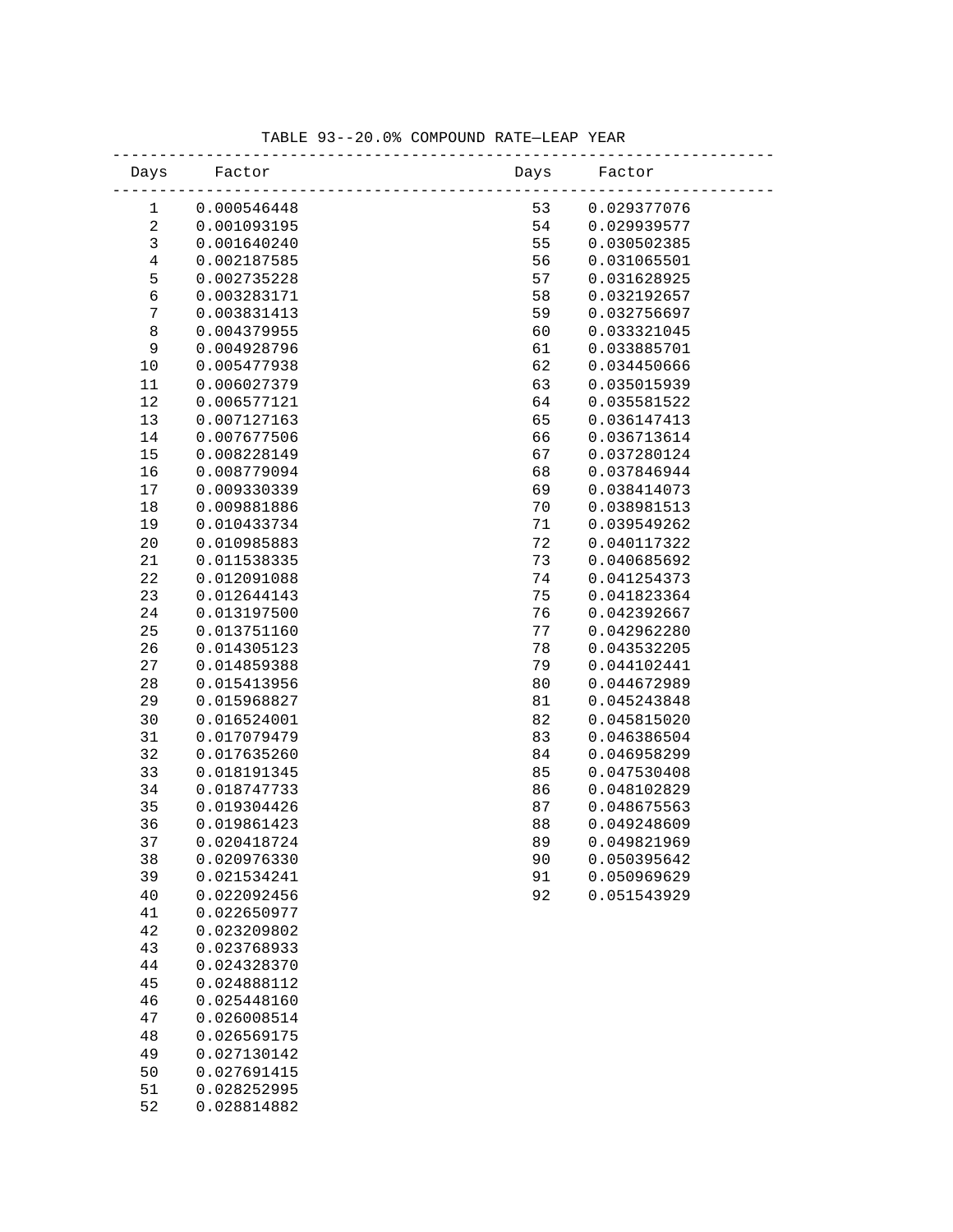| Days             | Factor                     | Days     | Factor                     |  |
|------------------|----------------------------|----------|----------------------------|--|
| 1                | 0.000573770                | 53       | 0.030867948                |  |
| $\sqrt{2}$       | 0.001147870                | 54       | 0.031459430                |  |
| $\mathsf 3$      | 0.001722299                | 55       | 0.032051251                |  |
| $\bf 4$          | 0.002297058                | 56       | 0.032643411                |  |
| 5                | 0.002872146                | 57       | 0.033235911                |  |
| $\overline{6}$   | 0.003447565                | 58       | 0.033828752                |  |
| $\boldsymbol{7}$ | 0.004023314                | 59       | 0.034421932                |  |
| $\,8\,$          | 0.004599392                | 60       | 0.035015453                |  |
| 9                | 0.005175802                | 61       | 0.035609314                |  |
| 10               | 0.005752542                | 62       | 0.036203516                |  |
| 11               | 0.006329613                | 63       | 0.036798059                |  |
| 12               | 0.006907016                | 64       | 0.037392943                |  |
| 13               | 0.007484749                | 65       | 0.037988169                |  |
| 14               | 0.008062814                | 66       | 0.038583736                |  |
| 15               | 0.008641211                | 67       | 0.039179645                |  |
| 16               | 0.009219939                | 68       | 0.039775895                |  |
| 17               | 0.009799000                | 69       | 0.040372488                |  |
| 18               | 0.010378393                | 70       | 0.040969423                |  |
| 19               | 0.010958118                | 71       | 0.041566700                |  |
| 20               | 0.011538176                | 72       | 0.042164321                |  |
| 21               | 0.012118567                | 73       | 0.042762284                |  |
| 22               | 0.012699291                | 74       | 0.043360590                |  |
| 23               | 0.013280348                | 75       | 0.043959240                |  |
| 24               | 0.013861738                | 76       | 0.044558233                |  |
| 25               | 0.014443462                | 77       | 0.045157569                |  |
| 26               | 0.015025520                | 78       | 0.045757250                |  |
| 27               | 0.015607911                | 79       | 0.046357274                |  |
| 28               | 0.016190637                | 80       | 0.046957643                |  |
| 29               | 0.016773697                | 81       | 0.047558357                |  |
| 30               | 0.017357092                | 82       | 0.048159415                |  |
| 31               | 0.017940822                | 83       | 0.048760818                |  |
| 32               | 0.018524886                | 84       | 0.049362566<br>0.049964659 |  |
| 33<br>34         | 0.019109286<br>0.019694020 | 85       | 0.050567098                |  |
| 35               | 0.020279091                | 86<br>87 | 0.051169882                |  |
| 36               | 0.020864497                | 88       | 0.051773013                |  |
| 37               | 0.021450239                | 89       | 0.052376489                |  |
| 38               | 0.022036317                | 90       | 0.052980311                |  |
| 39               | 0.022622731                | 91       | 0.053584480                |  |
| $40$             | 0.023209482                | 92       | 0.054188996                |  |
| 41               | 0.023796569                |          |                            |  |
| 42               | 0.024383993                |          |                            |  |
| 43               | 0.024971755                |          |                            |  |
| 44               | 0.025559853                |          |                            |  |
| 45               | 0.026148289                |          |                            |  |
| 46               | 0.026737063                |          |                            |  |
| 47               | 0.027326174                |          |                            |  |
| 48               | 0.027915624                |          |                            |  |
| 49               | 0.028505411                |          |                            |  |
| 50               | 0.029095537                |          |                            |  |
| 51               | 0.029686002                |          |                            |  |
| 52               | 0.030276805                |          |                            |  |

### TABLE 95--21.0% COMPOUND RATE—LEAP YEAR -----------------------------------------------------------------------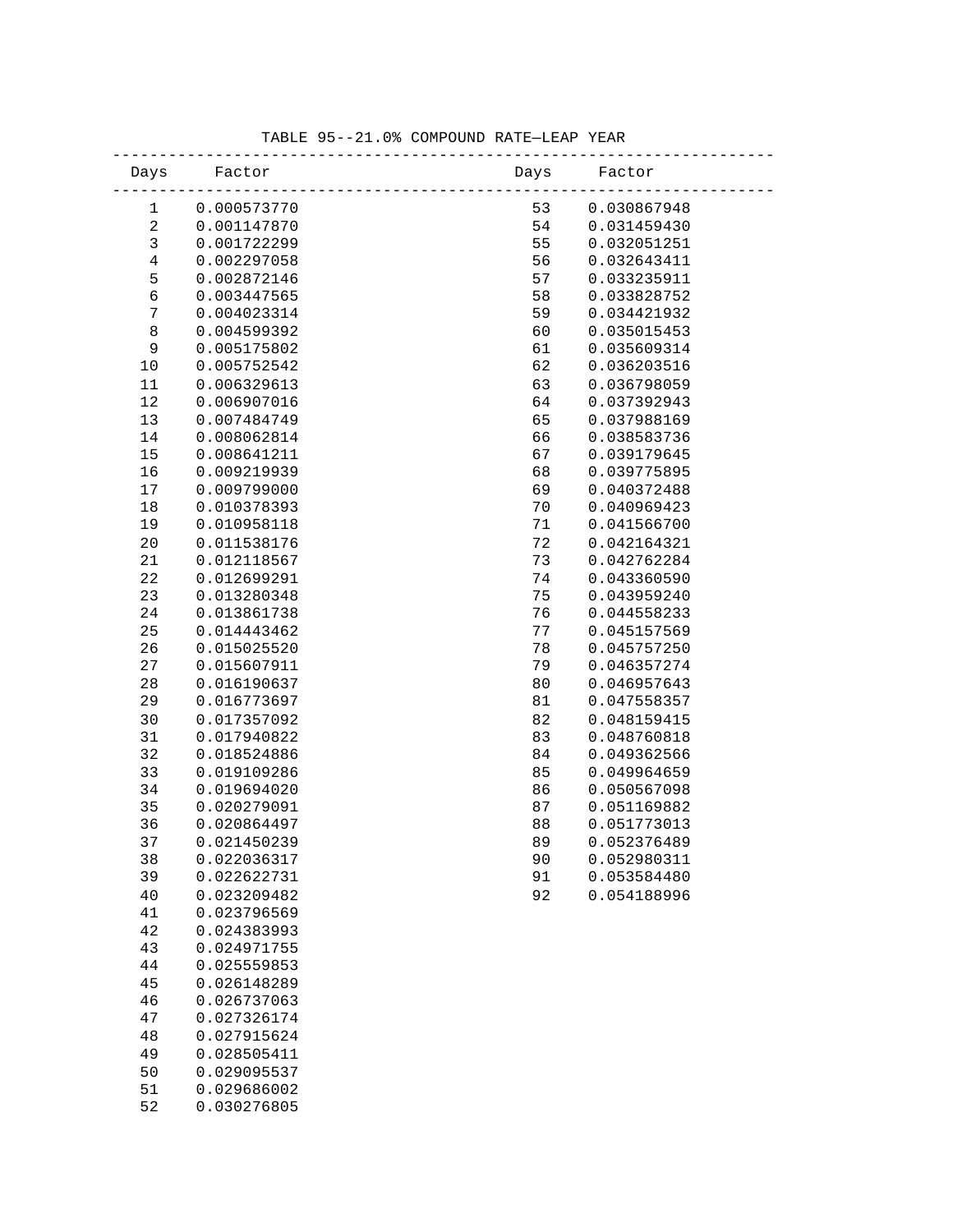| Days             | Factor                     | Days | Factor      |  |
|------------------|----------------------------|------|-------------|--|
| 1                | 0.000601093                | 53   | 0.032360939 |  |
| $\sqrt{2}$       | 0.001202547                | 54   | 0.032981483 |  |
| $\mathsf 3$      | 0.001804363                | 55   | 0.033602401 |  |
| $\bf 4$          | 0.002406540                | 56   | 0.034223692 |  |
| 5                | 0.003009080                | 57   | 0.034845357 |  |
| $\overline{6}$   | 0.003611981                | 58   | 0.035467395 |  |
| $\boldsymbol{7}$ | 0.004215245                | 59   | 0.036089807 |  |
| $\,8\,$          | 0.004818872                | 60   | 0.036712593 |  |
| 9                | 0.005422862                | 61   | 0.037335754 |  |
| 10               | 0.006027214                | 62   | 0.037959289 |  |
| 11               | 0.006631930                | 63   | 0.038583199 |  |
| 12               | 0.007237009                | 64   | 0.039207484 |  |
| 13               | 0.007842452                | 65   | 0.039832144 |  |
| 14               | 0.008448259                | 66   | 0.040457180 |  |
| 15               | 0.009054430                | 67   | 0.041082591 |  |
| 16               | 0.009660966                | 68   | 0.041708379 |  |
| 17               | 0.010267866                | 69   | 0.042334542 |  |
| 18               | 0.010875131                | 70   | 0.042961082 |  |
| 19               | 0.011482760                | 71   | 0.043587999 |  |
| 20               | 0.012090756                | 72   | 0.044215292 |  |
| 21               | 0.012699116                | 73   | 0.044842962 |  |
| 22               | 0.013307842                | 74   | 0.045471010 |  |
| 23               | 0.013916935                | 75   | 0.046099435 |  |
| 24               | 0.014526393                | 76   | 0.046728238 |  |
| 25               | 0.015136217                | 77   | 0.047357419 |  |
| 26               | 0.015746409                | 78   | 0.047986978 |  |
| 27               | 0.016356967                | 79   | 0.048616916 |  |
| 28               | 0.016967891                | 80   | 0.049247232 |  |
| 29               | 0.017579184                | 81   | 0.049877927 |  |
| 30               | 0.018190843                | 82   | 0.050509001 |  |
| 31               | 0.018802871                | 83   | 0.051140455 |  |
| 32               | 0.019415266                | 84   | 0.051772288 |  |
| 33               | 0.020028029                | 85   | 0.052404500 |  |
| 34               | 0.020641161                | 86   | 0.053037093 |  |
| 35               | 0.021254661                | 87   | 0.053670066 |  |
| 36               | 0.021868530                | 88   | 0.054303420 |  |
| 37               | 0.022482768                | 89   | 0.054937154 |  |
| 38               | 0.023097375                | 90   | 0.055571270 |  |
| 39               | 0.023712351                | 91   | 0.056205766 |  |
| $40$             | 0.024327697                | 92   | 0.056840644 |  |
| 41               | 0.024943414                |      |             |  |
| 42               | 0.025559500                |      |             |  |
| 43               | 0.026175956                |      |             |  |
| 44               | 0.026792783                |      |             |  |
| 45<br>46         | 0.027409981<br>0.028027550 |      |             |  |
| 47               | 0.028645490                |      |             |  |
| 48               | 0.029263802                |      |             |  |
|                  |                            |      |             |  |
| 49               | 0.029882485                |      |             |  |
| 50               | 0.030501540                |      |             |  |
| 51               | 0.031120967                |      |             |  |
| 52               | 0.031740766                |      |             |  |

### TABLE 97--22.0% COMPOUND RATE—LEAP YEAR -----------------------------------------------------------------------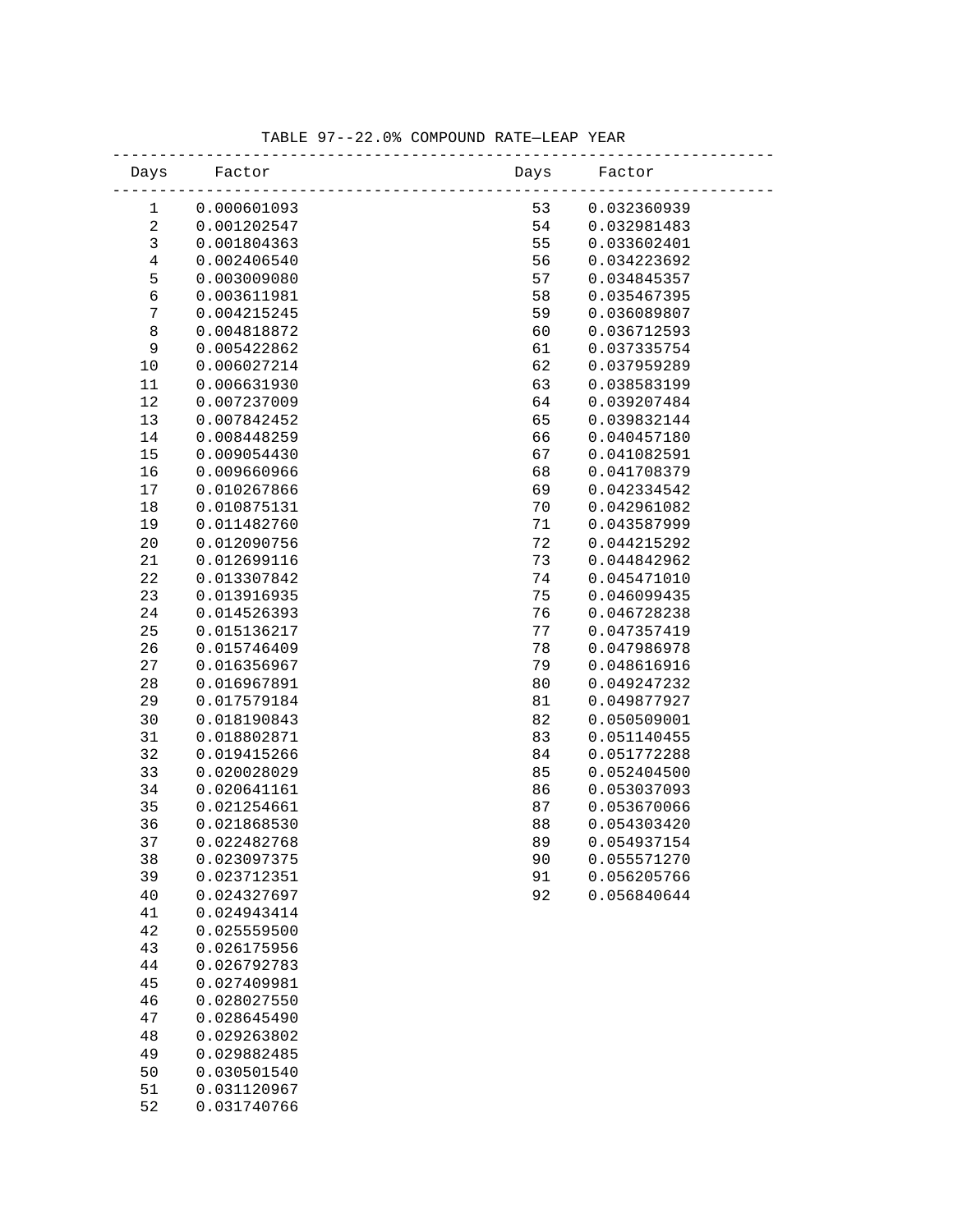| Days             | Factor                     | Days | Factor      |
|------------------|----------------------------|------|-------------|
| 1                | 0.000628415                | 53   | 0.033856051 |
| $\sqrt{2}$       | 0.001257226                | 54   | 0.034505742 |
| $\mathsf 3$      | 0.001886431                | 55   | 0.035155841 |
| $\,4$            | 0.002516032                | 56   | 0.035806349 |
| 5                | 0.003146028                | 57   | 0.036457265 |
| $\epsilon$       | 0.003776420                | 58   | 0.037108591 |
| $\boldsymbol{7}$ | 0.004407209                | 59   | 0.037760326 |
| $\,8\,$          | 0.005038394                | 60   | 0.038412470 |
| $\mathsf 9$      | 0.005669975                | 61   | 0.039065024 |
| 10               | 0.006301954                | 62   | 0.039717989 |
| 11               | 0.006934329                | 63   | 0.040371363 |
| 12               | 0.007567102                | 64   | 0.041025149 |
| 13               | 0.008200273                | 65   | 0.041679345 |
| 14               | 0.008833841                | 66   | 0.042333952 |
| 15               | 0.009467808                | 67   | 0.042988971 |
| 16               | 0.010102173                | 68   | 0.043644401 |
| 17               | 0.010736936                | 69   | 0.044300243 |
| 18               | 0.011372099                | 70   | 0.044956497 |
| 19               | 0.012007661                | 71   | 0.045613164 |
| 20               | 0.012643622                | 72   | 0.046270243 |
| 21               | 0.013279983                | 73   | 0.046927735 |
| 22               | 0.013916743                | 74   | 0.047585641 |
| 23               | 0.014553904                | 75   | 0.048243960 |
| 24               | 0.015191465                | 76   | 0.048902692 |
| 25               | 0.015829427                | 77   | 0.049561839 |
| 26               | 0.016467790                | 78   | 0.050221399 |
| 27               | 0.017106554                | 79   | 0.050881375 |
| 28               | 0.017745719                | 80   | 0.051541765 |
| 29               | 0.018385286                | 81   | 0.052202570 |
| 30               | 0.019025255                | 82   | 0.052863790 |
| 31               | 0.019665626                | 83   | 0.053525425 |
| 32               | 0.020306399                | 84   | 0.054187477 |
| 33               | 0.020947576                | 85   | 0.054849944 |
| 34               | 0.021589155                | 86   | 0.055512828 |
| 35               | 0.022231137                | 87   | 0.056176129 |
| 36               | 0.022873523                | 88   | 0.056839846 |
| 37               | 0.023516312                | 89   | 0.057503980 |
| 38               | 0.024159505                | 90   | 0.058168532 |
| 39               | 0.024803103                | 91   | 0.058833501 |
| 40               | 0.025447105                | 92   | 0.059498888 |
| 41               | 0.026091511                |      |             |
| 42               | 0.026736323                |      |             |
| 43<br>44         | 0.027381540<br>0.028027162 |      |             |
| 45               | 0.028673190                |      |             |
| 46               | 0.029319624                |      |             |
| 47               | 0.029966464                |      |             |
| 48               | 0.030613711                |      |             |
| 49               | 0.031261364                |      |             |
|                  |                            |      |             |
| 50               | 0.031909425                |      |             |
| 51<br>52         | 0.032557892                |      |             |
|                  | 0.033206768                |      |             |

### TABLE 99--23.0% COMPOUND RATE—LEAP YEAR -----------------------------------------------------------------------